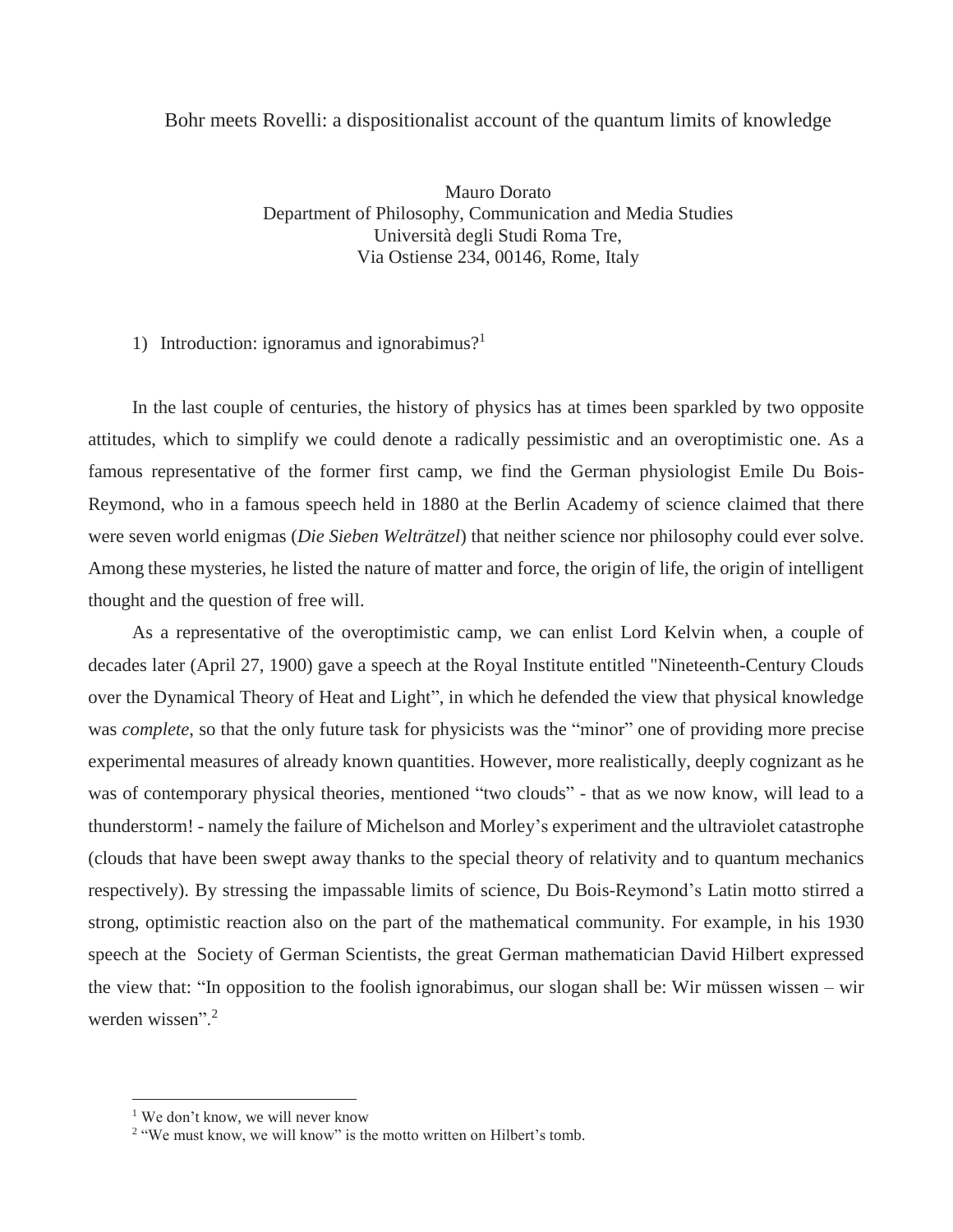Advices like that received at the end of the  $19<sup>th</sup>$  century by the German physicist Max Planck are difficult to classify: older physicists discouraged him from studying physics, because according to these them there was nothing left to be discovered! Even though this counsel might have been motivated by the pessimistic outlook that physics was complete simply because it had reached the limits of the human knowledge, it should be clear why the optimistic motivation was also present, given the presumption of completeness reached by the contemporary physics. Relatedly, in 1981, in another famous essay that was certainly inspired by an overoptimistic attitude, the English physicist Steven Hawking claimed that the End of Physics might be in sight (1981), so that the major problems of physics would have been solved by the end of last century: "By this I mean that we might have a complete, consistent and unified theory of the physical interactions which would describe all possible observations" (Hawking 1981, p.15).

# 2 Quantum limits of knowledge: from sociology, to mathematics, to physics

Going now to our topic, we should keep in mind that there have various attempts to exploit quantum mechanics to claim that the theory has set an impassable limit to our capacity to know the natural world. The first explanations are mainly sociological or historical, and certainly more superficial than those arguments coming from mathematics and physics that will be presented subsequently.

## 2.1 Historical and sociological hypothesis

 $\overline{a}$ 

Some historians of quantum mechanics - like Forman (1984) - have very controversially claimed that a merely "instrumentalist" *interpretation* of the formulas of the emergent quantum mechanics (Bohr's *Copenhagen interpretation* in particular)<sup>3</sup> was influenced by the postwar revolt that characterized the Weimar republic and that contrasted in general rationalistic and realistic philosophies of science. According to Forman, in that cultural milieu the *scientific* fact that positions and momentum cannot be simultaneously known was regarded as evidence for a failure of causality, and therefore for the impossibility of a precise and exact knowledge of the physical world. To the extent that Bohr's hegemonic interpretation of quantum mechanics (that will be discussed below) is regarded as stressing too much the unknowability of certain aspect of nature, attempts to explain his and textbook views of quantum mechanics as due to mere *historical contingencies* have generated an interesting literature that

<sup>&</sup>lt;sup>3</sup> We should keep in mind that the so-called Copenhagen interpretation has been regarded as an historical myth (2004).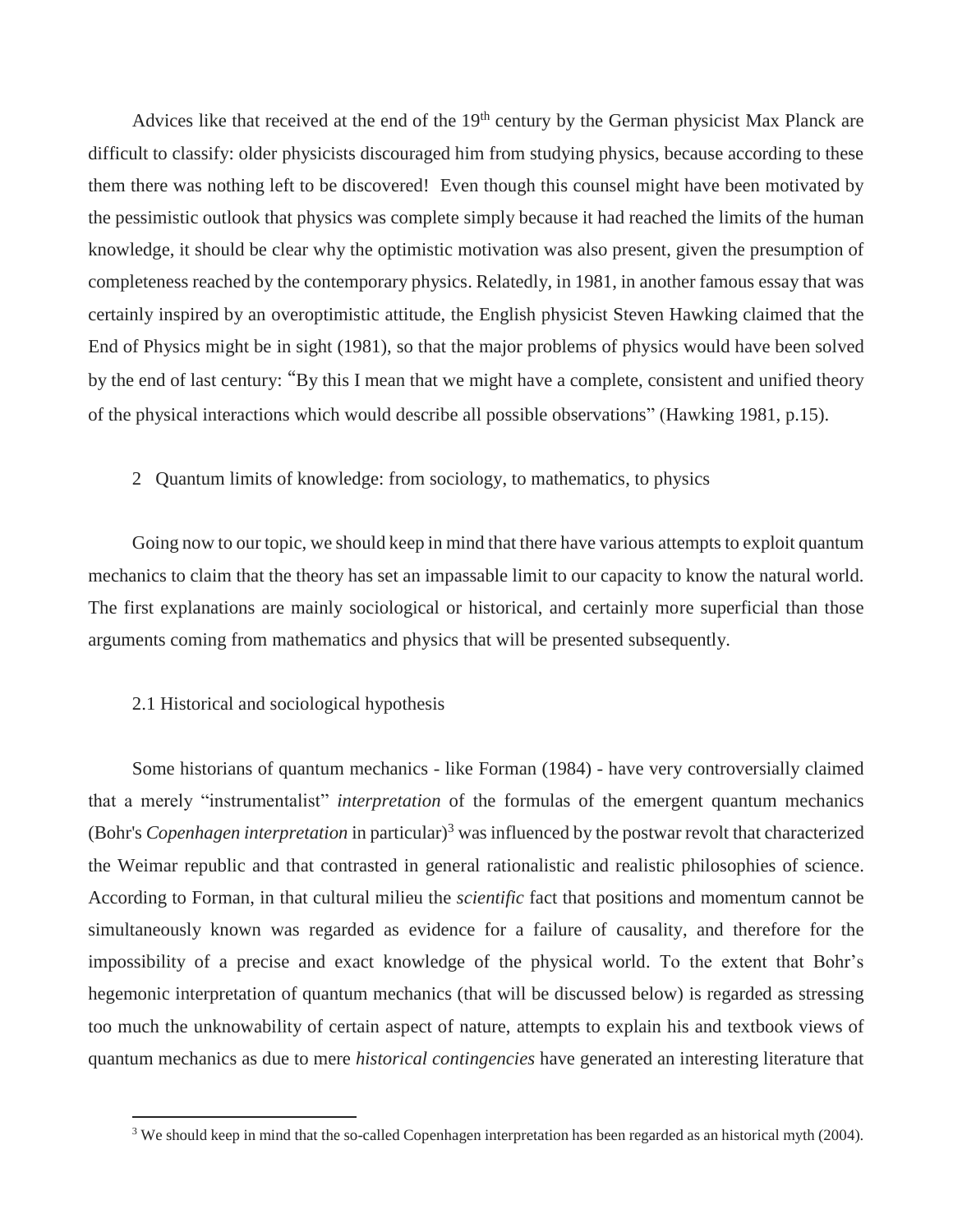here we will not review. The question posed in this historical and sociological context is: why formulations of the theory (for instance Bohm's) that are regarded as clearer and less mysterious (as well as empirically equivalent) were neglected until the 50ies even if they were available since the midtwenties with De Broglie? (Cushing 1994). 4

Rather than discussing possible explananda of the hypothesis that quantum mechanics sets limit to our knowledge sociological theories that are *external* to physics proper, in what follows I will concentrate on the *internal* logical and conceptual aspects of quantum mechanics itself. In particular, in the next section I will sketch very important mathematical results (no-go theorems") that depend purely on the formal structure of the Hilbert space and I will then show the consequences that they have on the conceptual and experimental practice. In both cases, we will see how the ways in which such theorems are typically used to argue in favor of the existence of impassable limits of our knowledge of the physical world depend to an important extent on implicit philosophical stances about the crucial question: *what is quantum theory about?* (Laudisa 2014)

Rather than limiting in principle our knowledge of the external world, the structure of the Hilbert space poses some constraints on the ontology and metaphysics of quantum theory that certainly differ from those of classical physics and that are independently supported by the experimental practice and by a sound philosophical analysis. In a nutshell, my thesis is that both senses in which quantum mechanics can be legitimately regarded as a theory that sets important limits to our knowledge of the natural world (the formal and the experimental/philosophical one) that however *don't* justify Du-Boys Reymond's radically skeptical attitude to quantum mechanics

## 2.2 The mathematical no-go theorems

 $\overline{a}$ 

As in the case of the impossibility theorems demonstrated by Gödel, the mathematical structure of the Hilbert space by itself can be used to rule out in a rigorous way certain natural, commonsensical as well as classical assumptions about the physical world, specifically the *non-contextuality of possessed properties* (Kochen and Specker 1967). <sup>5</sup> After briefly revising two of the most significant no-go theorems, in the next section I will show in what sense the philosophical contents of the formal results

<sup>4</sup> What must be excluded is that quantum theory can be used to motivate certain irrationalistic attitudes that emerge from other corners of our culture: a superficial identification of indeterminism with irrationality neglects completely the fact that the main evolution equation in non-relativistic quantum mechanics, namely Schrödinger's, is deterministic and that Born's rule yields very precise even if merely probabilistic predictions that cannot be used to justify the existence of principled limits to our knowledge.

<sup>5</sup> Ghirardi's 1985, Isham's 1995, Hughes'1989 and Held's 2000 are good, accessible treatment of the problem.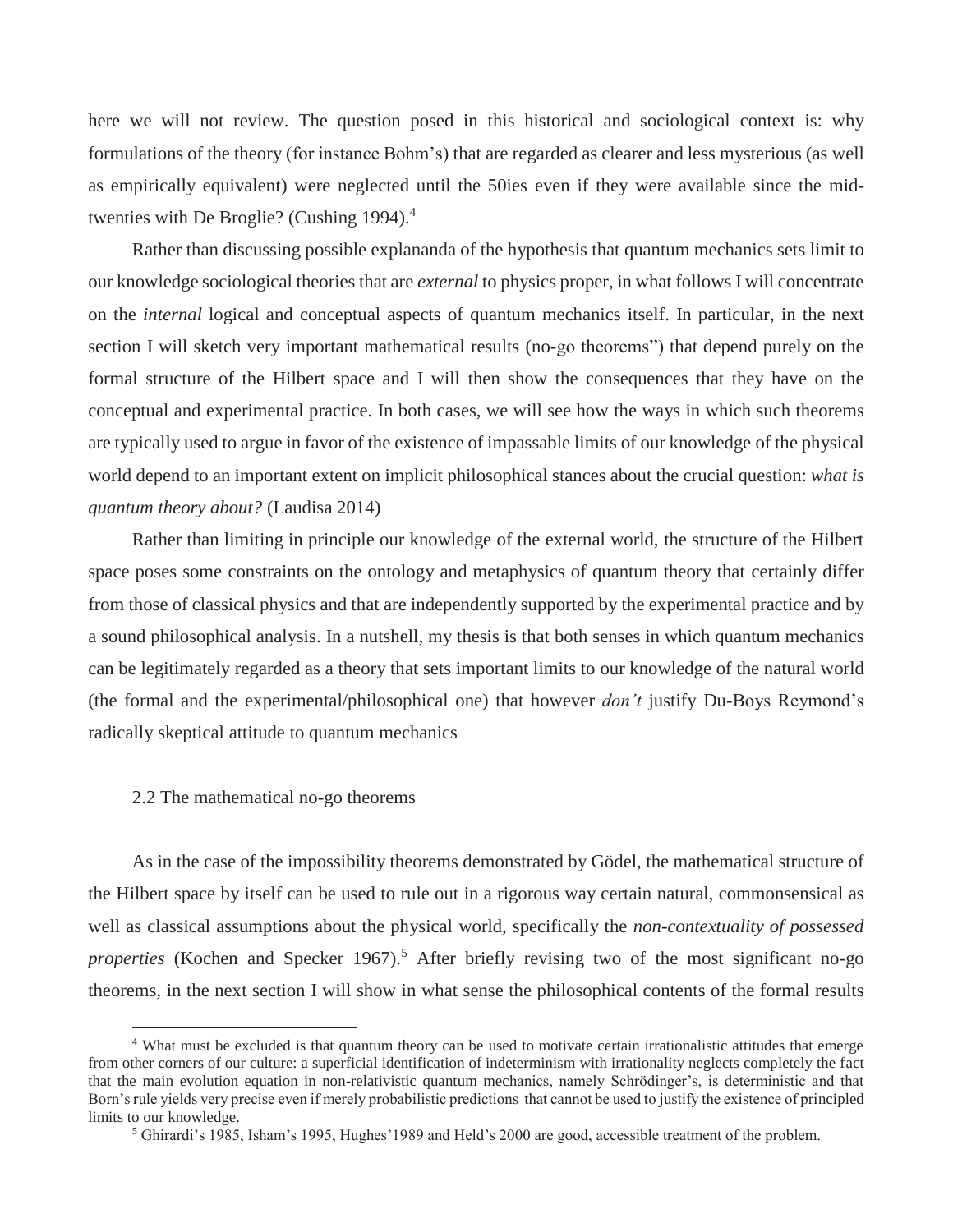were "anticipated" by Bohr's philosophical and conceptual analysis, which insisted on the very general fact that - except after having performed a measurement in which the state of the system is an eigenstate of the observable - *quantum measurements do not reveal preexisting values, but only values that we obtain after measurement*. Heisenberg's uncertainty relations are a particular case of this very general, characterizing feature of the theory and this simple truth is recognized also by defenders of Bohmian mechanics (Allori and Zanghì 2005), who press for the definiteness or non-contextuality of the positions of all the particles that compose all physical systems.

The first important no-go results in the history of quantum mechanics is von Neumann's argument against the possibility of a hidden variables theory that be empirically equivalent to standard quantum theory (von Neumann 1955). These variables would assign a definite value to all the magnitudes describing a system. Already in this first example we will see the role of the philosophical intuitions in guiding the efforts of scientists and mathematicians.

By following the notation by Ghirardi (1985) let us indicate a hidden variable with the symbol H and three observables with the symbol A, B and C. Within a hidden variable theory, if we assume that A is a function of H, "the value A(H) is definite and must coincide with one of the values predicted by the standard theory" (Ghirardi 1985, p.178 of the Italian edition). Now suppose that the observable A is a linear combination of the other two observables B and C. If A is self-adjoint, then also any linear combination of A of B and C with numbers b and c must self-adjoint:

 $(i)$   $A=bB+cC$ 

Von Neumann assumed that also the *definite values* assumed by the other two functions of the hidden variable, namely  $bB(H)+cC(H)$ , must exemplify the same relation:

(ii)  $A(H)=bB(H)+cC(H)$ 

It can be shown, however, that (ii) is false because it does not hold generally (Bell 1966, p. 4) since it holds only for classical observables and for commuting observables. If the observables in questions are not simultaneously measurable or mutually compatible, then the determined values of two noncommuting observables do not satisfy (ii), but only their averages do. In a word, if the choice of *A*, *B*, *C*, is such that any two of them are incompatible, i.e. are not jointly observable, then von Neumann's result is unsuccessful, because in order to measure two incompatible observables one needs two different and incompatible measurement context or apparata.

Kochen and Specker's theorem (1967) presupposes a Hilbert space with dimension  $\geq 3$  but reinforces the case against the existence of hidden variables by assuming that the above mentioned three observables are pairwise compatible: A is compatible with B and with C, but B is not compatible with C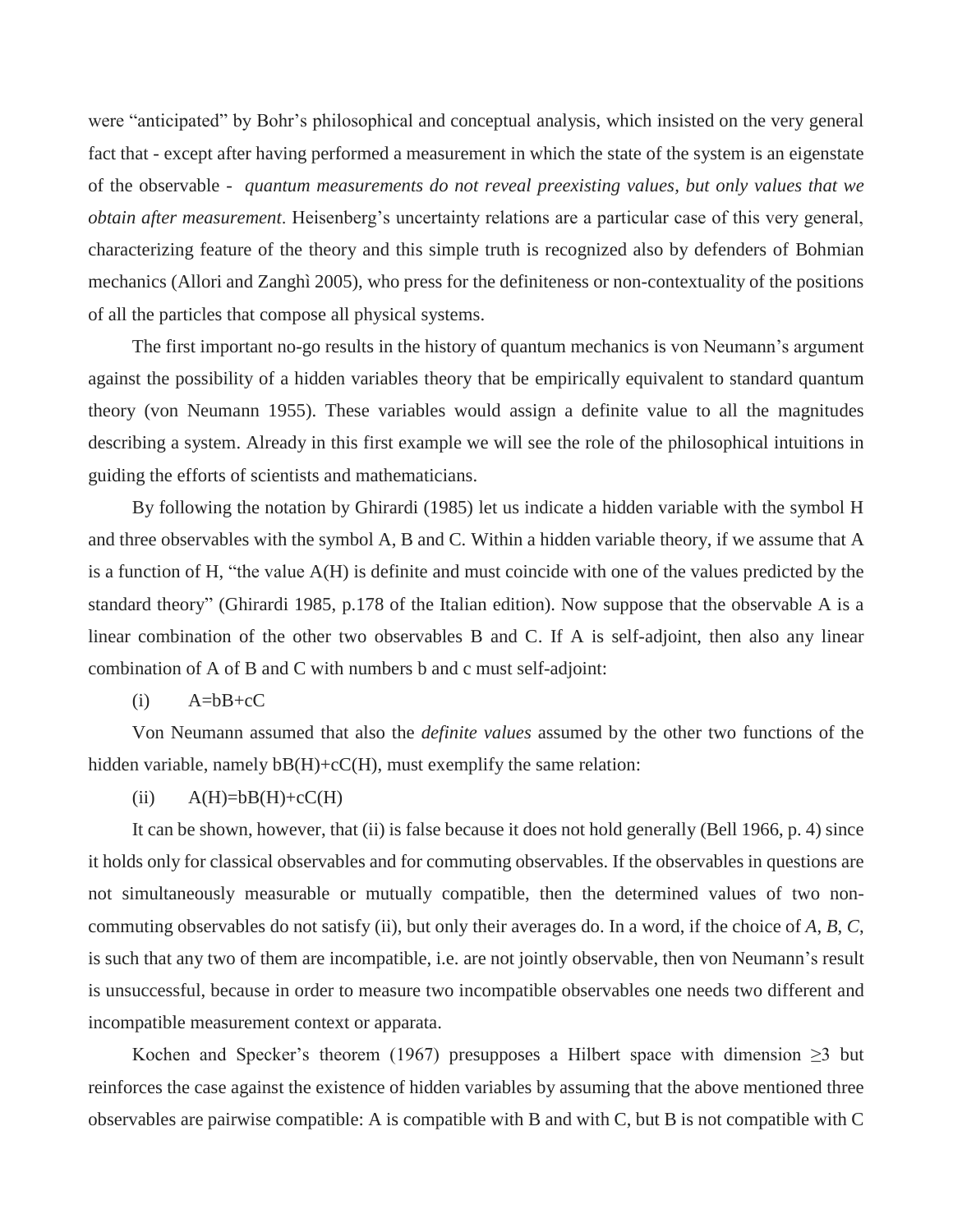and likewise for the other combinations. The theorem succeeds in showing that the actual formalism of quantum theory allows us to prove formally that a quantum system cannot be assigned "too many definite, intrinsically possessed magnitudes" (Isham 1995, p.199).

As is common to do in the literature, let us call the principle according to which any quantum system has definite properties at all times *value definiteness*. Kochen and Specker's theorem states that

- (i) if the state spaces has dimensions  $> 2$  and
- (ii) if B and C are incompatible observables,
- then

if, one measures the observable A together with B one gets a different result than what one gets when A is measured together with C, observables. The result is of exceptional importance and has been demonstrated by using different techniques (see Held 2000). Its philosophical significance can be more simply be stated by claiming that it is the measurement context that defines the properties of physical system, so that the former and the latter constitute an unbreakable whole, something that, as we will see in the remainders of the paper, Bohr had very often insisted upon well before 1967.

2.3 The philosophical meaning of the no-go theorems and the quantum limits of knowledge

There are various revolutionary philosophical conclusions stemming from this theorem. If a realist about possessed properties wants to escape the strictures of the theorem by holding to the principle of value definiteness as much as possible, she must claim that *some* of them are definite and always possessed, while others are not. As is well known, in Bohmian mechanics, for instance, positions are always and everywhere possessed and definite, since they are the only non-contextual properties. All the other properties (like spin), on the contrary, also in Bohmian mechanics are contextual (see Clifton and Pagonis 1995). The significance of this theorem, therefore, is relevant also to those interpretations of quantum mechanics that reject pragmatist or instrumentalist views of the theory.

More in general, if the theorem "forces" us to change our conception of reality, in the sense that a physical system possesses *some* of its properties A (the state dependent ones) only in a relational or contextual sense, we cannot help but noticing that Bohr's interpretation of quantum mechanics were already explicitly in favor of the idea that finding out about the properties of an observable system calls for a specific measurement setting, which in its turn calls for an explicit kind of holism. As Bohr clearly stated in the 1949 volume in honor of Einstein, we must accept the "*impossibility of any sharp separation*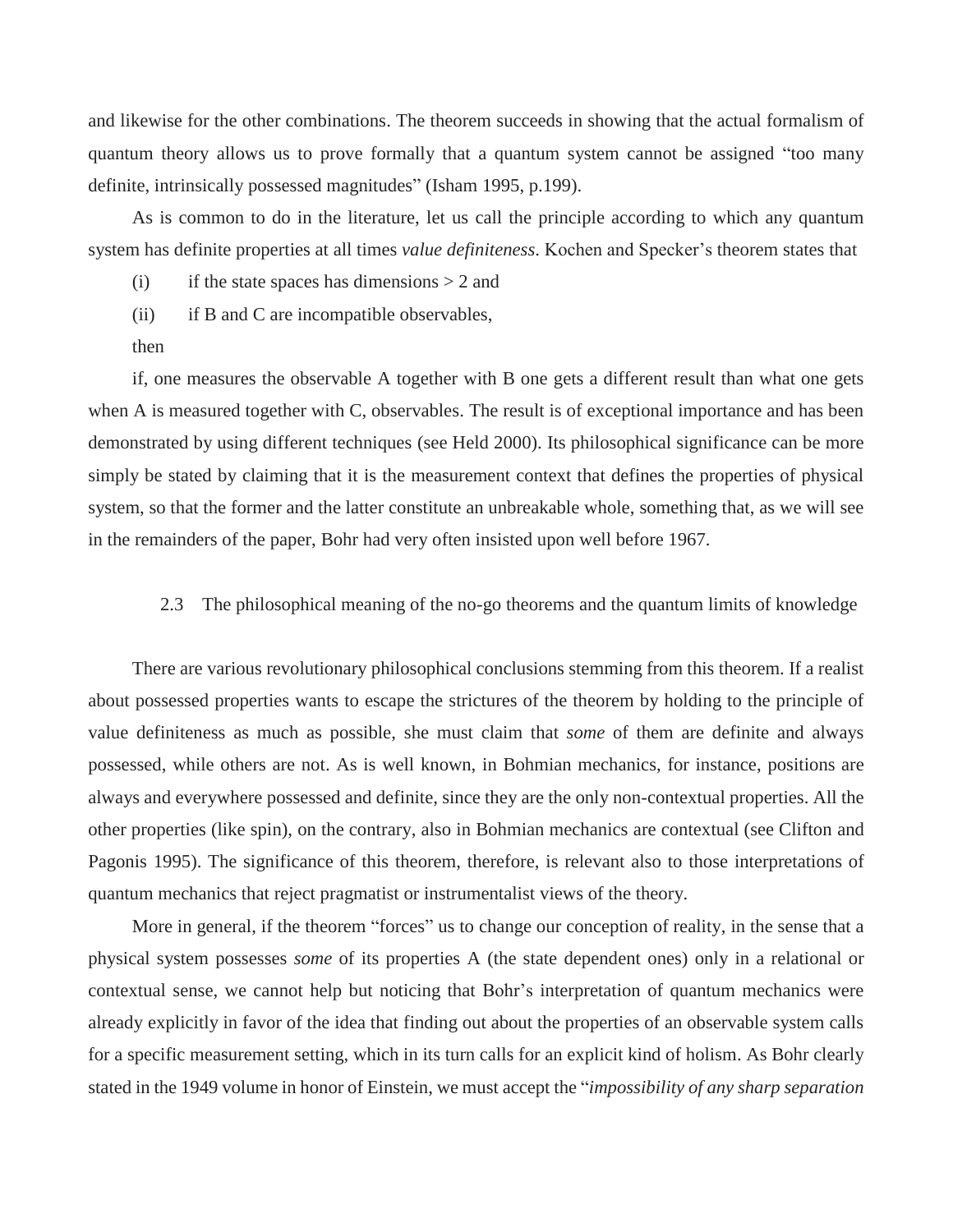*between the behavior of atomic objects and the interaction with the measuring instruments which serve to define the conditions under which the phenomena appear"* (Bohr 1949, 210, emphasis in the original).

At this point we should add an important caveat. We should not ask from realist understandings of quantum mechanics conditions that the theory cannot satisfy. The question of the "knowability of the physical world" must always be asked within a particular physical theory and not in general. If intrinsically or contextually possessed properties of a physical system were a necessary condition for some form of realism about these properties, then we would have to conclude that quantum mechanics must be interpreted as an instrumentalist recipe for predictions. After all, in the macroworld, we don't believe that the properties of my table (like its shape or hardness) need a specification of "*the conditions under which the phenomena appear"*

Consequently, the question of the "quantum limits of knowledge" must be examined by presupposing the mathematical constraints of the theory, that reflect on a formal level those practical and experimental settings that are needed to come to know the properties of physical systems. In particular, we will discuss some aspects of this new relationist and contextualist conception of reality by comparing, in their apparent diversity, Bohr's holistic and Rovelli's relationist interpretation of the formalism, that deep down share a unifying metaphysics of dispositions and propensities. In a different sense also an aspect of Everettian quantum mechanics (1956,1957) can be interpreted as advocating a perspectival view of reality, in the sense that a perspective-free view of reality is impossible.

#### 3 Bohr's ontological dispositionalism: the quantum unknowability of intrinsic properties

In order to set the framework of our discussion, we should avail ourselves of the distinction among intrinsic and extrinsic properties that has been defended by the great American philosopher David Lewis (1983). Even if this distinction is rather controversial and has been widely discussed in the metaphysical literature (see Marshall and Weatherson 2018 for a review) it will be prove illuminating for making sense of some of the aspects of the philosophy of quantum mechanics that are very relevant to our purpose.

Intuitively, a property is intrinsic if any object exemplifies it or can exemplify it independently of anything else in the Universe. A typical example of an intrinsic property is "having a mass". An extrinsic property like "having a weight" is instead attributable to a body only in relation with something else and in fact our weight on the Moon is different from our weight on Earth, while our mass is identical in the two environments. We could also characterize the distinction by using a modal language: "If something has an intrinsic property, then so does any perfect duplicate of that thing; whereas duplicates situated in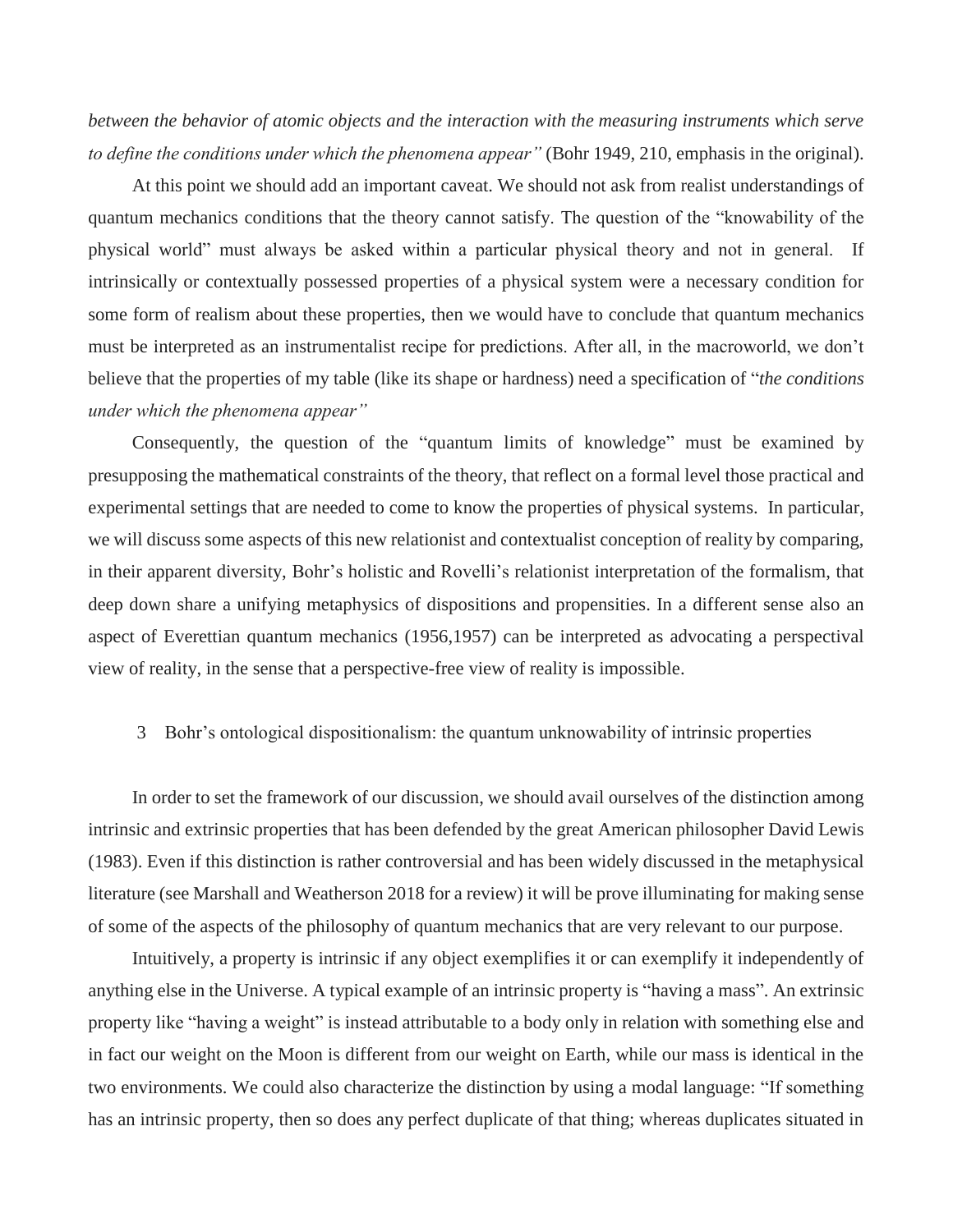different surroundings will differ in their extrinsic properties. (Lewis 1983: 197). A duplicate of an object having the same mass will different in its extrinsic properties (weight) if located in different environments. In Bohr's language, this translates into the claim that if the *same* quantum system S (two duplicates) is situated into two different measurements settings ("surroundings"), it will display different extrinsic properties and in this sense these properties are not intrinsically possessed, but purely extrinsic.

However, note that there is an important difference between an extrinsic (or relational) property and a contextual one.<sup>6</sup> "Being a brother of" is relational because it cannot be exemplified independently of a sister or a brother (same for having a certain weight that cannot be instantiated without a massive object) but each sibling has intrinsic properties like mass, volume, shape, genetic code etc. that do not depend on what else is around. If parents, ancestors and siblings were to disappear, all of the properties of one of the two siblings would become non-relational in the sense that relational properties of this kind seem to be reducible to the intrinsic properties of the *relata*.

A contextual property P, instead, has features that "depend much more" on the surroundings, in the sense that P is *literally unknowable* without an interaction with the environment that in principle alters it. An extrinsically possessed set of properties (having a certain weight) can be measured only given a certain setting, but is predefinite before a measurement. This situation is rather unlike contextualism as formally established by Kochen and Specker's theorem, and which, as mentioned above, is implicit in the experimental practice and in conceptual analysis and consequently explicitly present in Bohr's philosophy. Bohr was the first to realize that *the contextual properties P of a system S are literally unknowable without a measurement interaction that however alters them*, a revolutionary conclusion of quantum theory that must be accepted independently of its different interpretations and formulations.

One can insist on the fact that the consequence of the contextuality principle are not so dramatic: as the bohemian physicist Goldstein often remarks, it is quite trivial to recognize that the outcome of an experiment depends on the experiment context that is used to perform it: "experiments differ and different experiments usually have different results. The misleading reference to measurement, *which suggests that a pre-existing value of A is being revealed*, makes contextualism seem more than it is" (Goldstein 2017, my emphasis).

However, both Heisenberg indeterminacy relations and Bohr' holistic philosophy of quantum mechanics can be stated in a more general way without any reference to the *changing measurement settings*, since they are a consequence of the inescapable fact that also Goldstein seems to downplay at

<sup>&</sup>lt;sup>6</sup> There are subtleties about the difference between relational and extrinsic properties that need detail us (see Marshall and Weatherson 2018)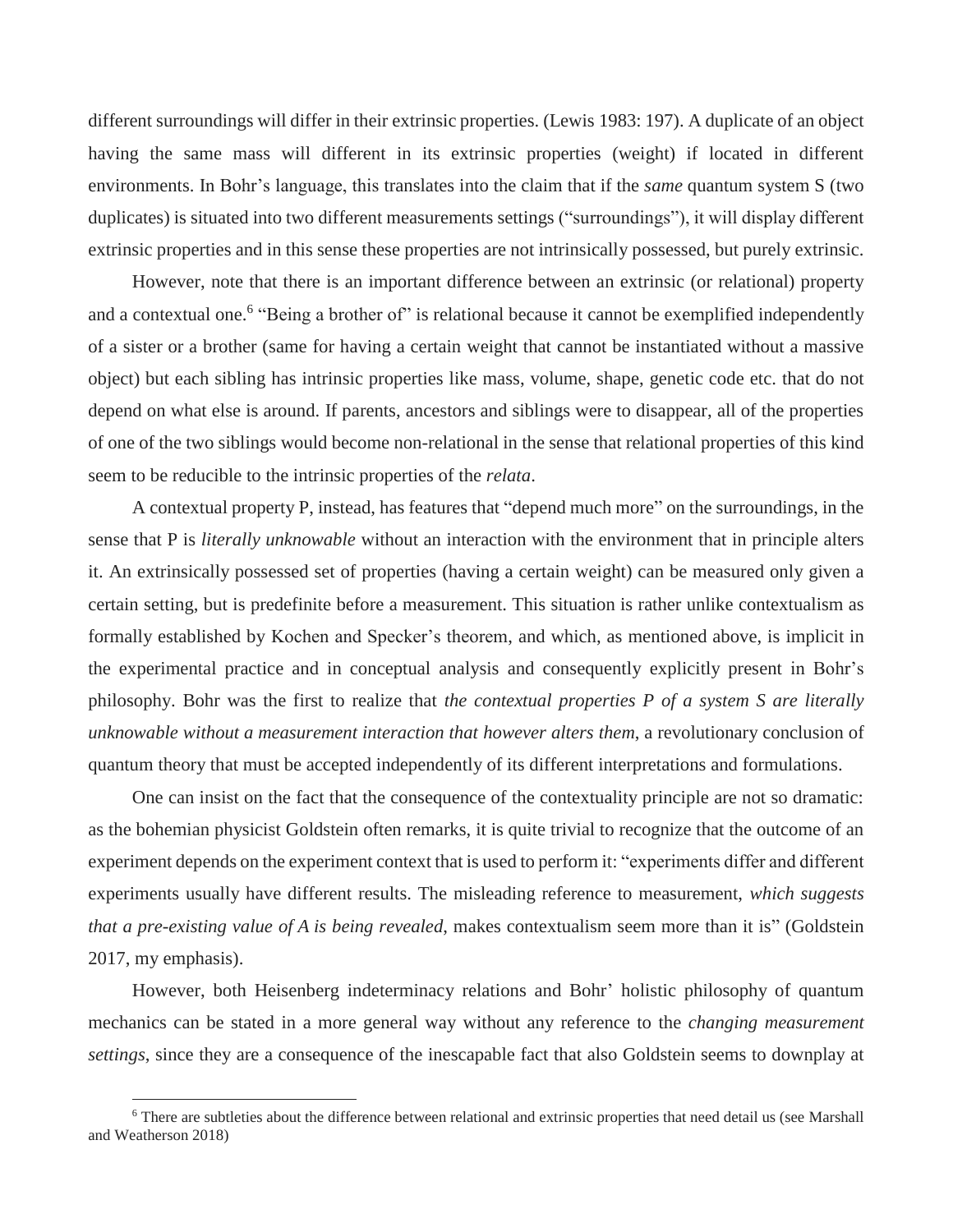least in this passage, namely that "*there are no measurement apparatuses that allow the determination of the quantum state of an object*" (Allori and Zanghì 2006, p.254, my translation, my emphasis). By paraphrasing the words of these two Italian scholars, and drawing their consequence for the purpose of this paper, *this is the true impassable epistemic limit imposed by the theory, which in its turn depends on the smallness of quantum systems and of the quantum of action*.

In a word, there is a sense in which the intrinsic magnitudes of any quantum system S are unknowable, exactly because measurements don't reveal preexisting properties, something that has been appropriately endorsed also by Bohr's archenemy, namely John Bell: "the word [measurement] very strongly suggest the ascertaining of some pre-existing property…Quantum experiments are not just like that, *as we learnt especially from Bohr*. The results have to be regarded as the joint product of "system" and "apparatus" (quoted in Whitaker 1989, 180, my emphasis).

Evidence for his full endorsement of the *holistic nature of any measurement interaction* is provided by Bohr himself: "While, within the scope of classical physics, the interaction between object and apparatus can be neglected or, if necessary, compensated for, in quantum physics this interaction forms an *inseparable* part of the phenomenon." (Bohr 1963, 4, my emphasis). On the basis of this and other passages (see Howard 1994), Bohr is here referring with other words to the typically quantum mechanical phenomenon of non-separability. This implies that *two possible readings* of the expressions "joint product" and "inseparable part of the phenomena" - and therefore of the nature of the ensuing epistemic limit dictated by quantum mechanics - must be excluded.

The first reading to be ruled has it that this "joint product" can be interpreted as a mere neopositivistic appeal to the fact that it is *meaningless*to talk about state-dependent properties of quantum entities independently of a measurement apparatus. <sup>7</sup> The fact that one cannot *know* the properties of a system without creating an inseparable whole with the measuring apparatus (an epistemic constraint) is *not* equivalent to claiming that it is meaningless to refer to a *ontically* indeterminate, because not-yet measured and therefore not-existent properties of quantum systems (see above). An extra reason to reject this first reading of Bohr's expression is that the neopositivist conception of the meaning of a sentence has been substantially abandoned. One must distinguish ontological claims from epistemic claims: before Wiles' solution of Fermat last theorem, the proof lacked, but now we discovered that it is true, which seems to imply that it was nonetheless true before the actual demonstration, that is, before we came to

<sup>7</sup> For this reading see Redhead 1987, 49-51, and Beller and Fine 1994.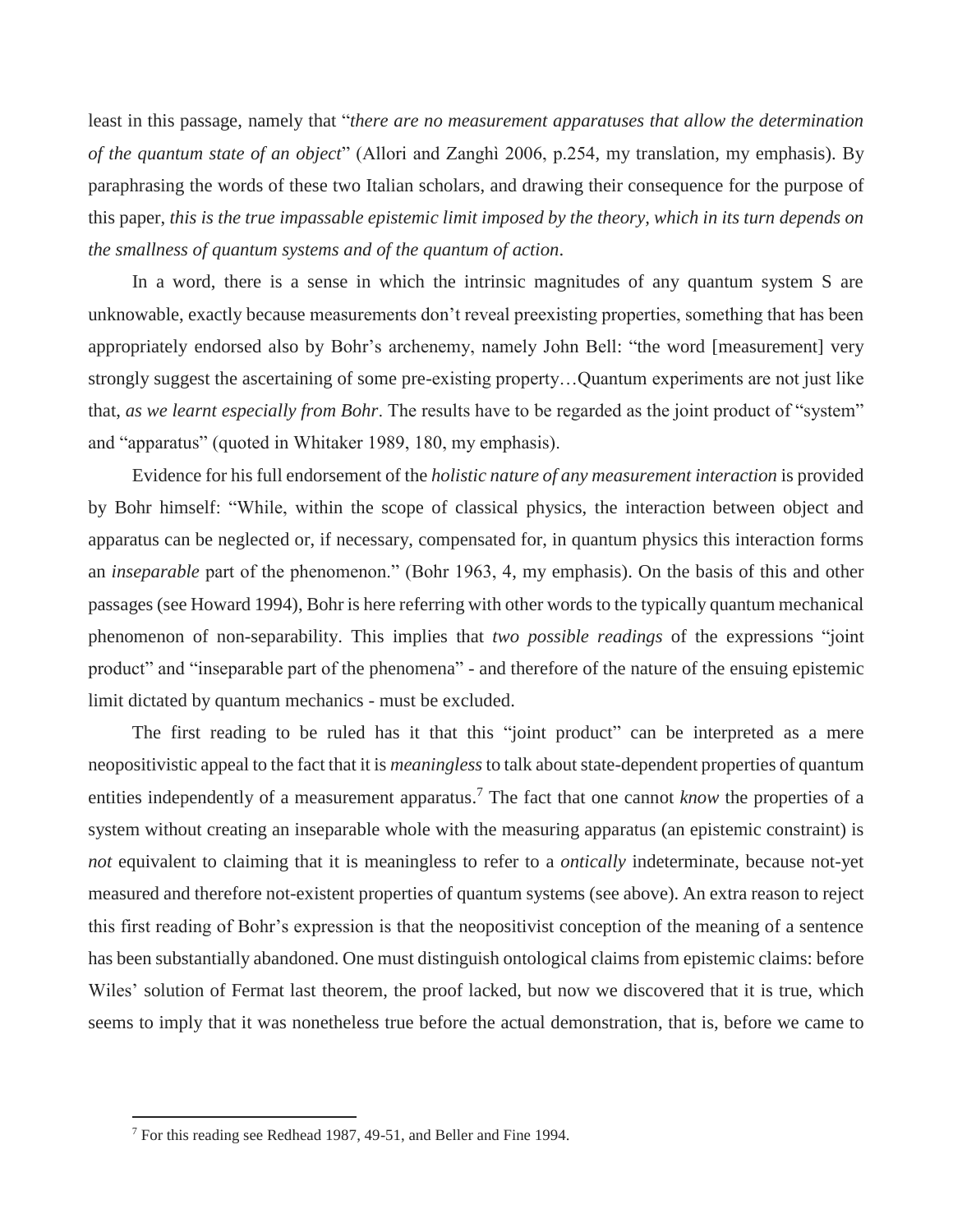know that it is true. One would not want to claim that before the actual proof its statement was meaningless!

The second reading to be rejected involves the disturbance view of measurements interactions, that Bohr plausibly abandoned already as a consequence of his reply to EPR (Bohr (1935)<sup>8</sup>. In this reply in fact, Bohr wrote quite clearly that "there is in a case like that just considered no question of a *mechanical disturbance* of the system under investigation during the last critical stage of the measuring procedure (Bohr, 1935 p. 700, my emphasis)  $9$  The italicized expression means that Bohr rejected non-local effects, exactly like Einstein What is the meaning, therefore, of Bohr's holism"? In order to answer this question, which is crucial for the purpose of this paper, we must quote Bohr in full and try to clarify his somewhat obscure prose. the view that the measurement outcomes are "the joint product of systems and apparatuses" …implies that any form of knowledge of *the single quantum system is impossible*, since it depends on the influence "of the very conditions which define the possible types of predictions regarding the future behavior of the system. Since these conditions constitute an inherent element of the description of any phenomenon to which the term "physical reality" can be properly attached, we see that the argumentation of the mentioned authors does not justify their conclusion that quantum-mechanical description is essentially incomplete" (ibid.). The non-separability of system and instrument implies that the properties of the system strictly depend on the kind of measurement we want to perform and cannot be described with the context provided by measurement apparatus.

In Kantian language, Bohr's infelicitous term "influences", which seems to suggest some sort of causal dependence, and to which he is referring to are the conditions of possibility of performing a quantum experiment (see Murdoch 1985), which, more faithfully to text, involve the principle of complementarity.

### 3 Complementarity and dispositionalism in Bohr's philosophy of quantum mechanics

The main claim that we want to defend in this section is that a dispositional reading of Bohr's philosophy of quantum theory is *one* clear way to formulate the problem of the existence of quantum

<sup>8</sup> By referring to EPR, in his 1949 Bohr wrote "there is in a case like that just considered no question of a mechanical disturbance of the system under investigation during the last critical stage of the measuring procedure (Bohr 1949, 235). The "disturbance argument" was suggested by Heisenberg in 1930, in his optical, "microscope argument

<sup>9</sup> The hypothesis that Bohr abandoned the disturbance view according to which the quantum system has a previous definite value which is unknowable because its state is disturbed by the measurement had already been attacked by (Bohm 1951, Folse 1985, Faye 1991, Whitaker 2004, 1324) but 235). The "disturbance argument" was suggested by Heisenberg in 1930, in his optical, "microscope argument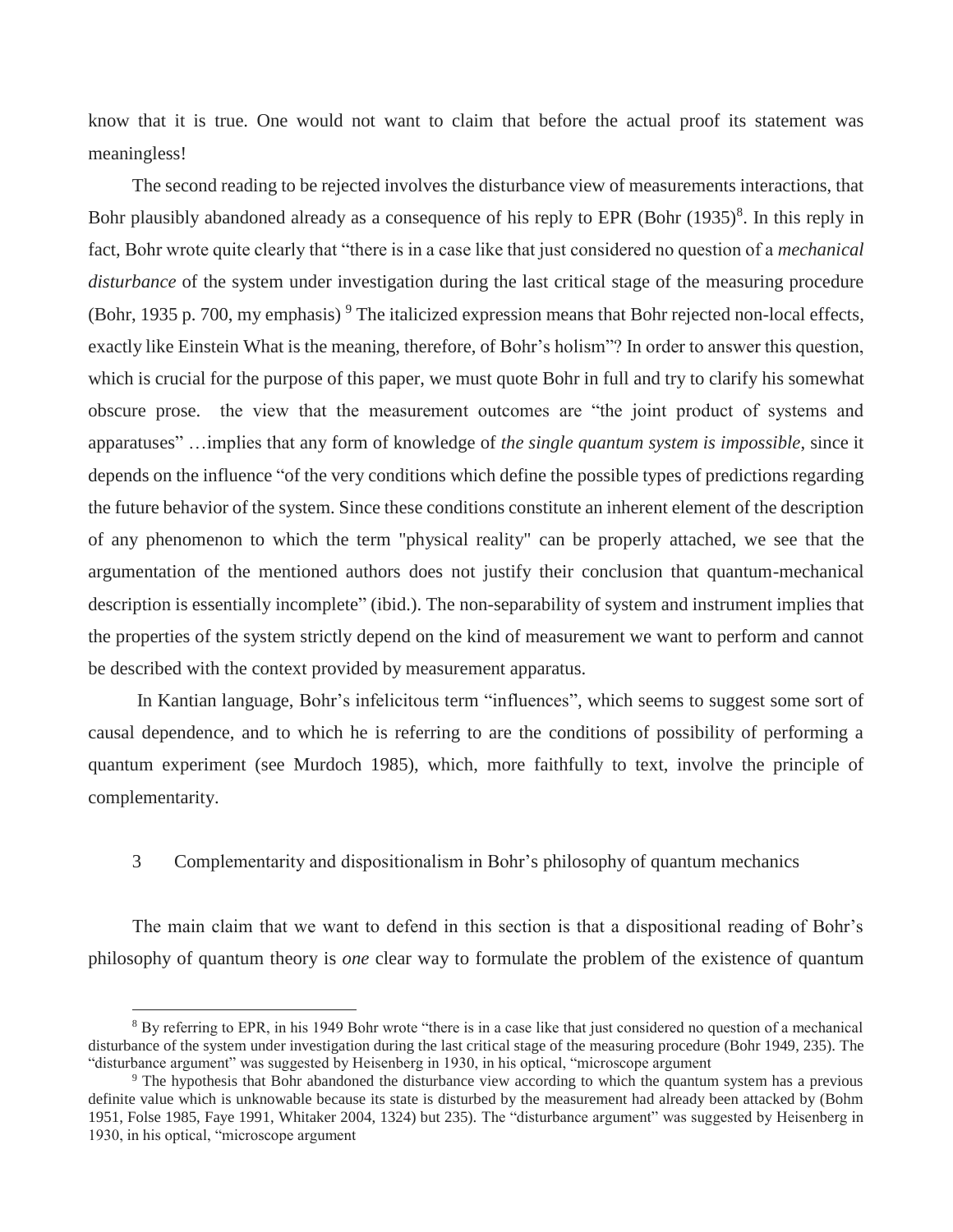limits of knowledge as he saw them (for this claim see Dorato 2007). A disposition is a quadruple constituted by a quantum object Q possessing the disposition D, a stimulus S for the manifestation of the disposition and the manifestation event E. In symbols <O, D, S, E>. Typically, macroscopic dispositions like fragility are in principle reducible to the molecular structure of the glass. Analogously for flammability, or even for mental dispositions like irritability, etc. The main idea that we want to illustrate is that quantum systems *S* possess *irreducible dispositions D* whose manifestations depend on *different, incompatible measurement contexts* that are the stimula *W* of the manifestation *event E*,where *E* is simply the measurement outcome.

Let me say at the outset that there is *no* explicit evidence in Bohr's published and unpublished texts of his endorsement of a dispositional interpretation of quantum mechanics. And yet I think that such reinterpretation does not distort Bohr's thought too much, that it can clarify some of the most obscures points of his doctrine and is particular useful to illustrate one way of formulating the issue of the quantum limit of knowledge that is the aim of the current paper.

In order to present this account and its correlated propensity-like approach to probability is opportune to recapitulate well known-doctrines expressed by Bohr already in the Como lecture (Bohr 1928). First of all, Bohr claims that doing science presupposes a freedom of choice on the part of the experimenter. Therefore, the free decision to find out about the *spatiotemporal aspect* of the single dispositional nature of a quantum system O, implies the decision to have it interact with a classical, macroscopic apparatus (the *stimulus* S for the manifestation of the disposition possessed by O) that is appropriate to reveal it by making it *manifest* in the outcome (the event E). If, on the other hand, we want to reveal what he called the "causal" aspect (the conservation principles) of the single disposition possessed by the same system O, we must set the stimulus for its manifestation (the measurement apparatus) in the appropriated way. Since the two measurement settings are not only different but nonrealizable at the same time, the very same system's spatiotemporal aspect of its disposition is lost.

To apply these hypotheses to a concrete case study, think of his 1927 famous discussion with Einstein at the  $5<sup>th</sup>$  Solvay conference. If we want to calculate the impact of an electron on the movable screen imagined by Einstein to be suspended on the top of the experiment table with a spring, we could in principle be able to measure the exchange of momentum between the electron and the screen in virtue of the conservation of momentum, which Bohr referred to as the "causal principle".<sup>10</sup>But this in its turn

<sup>&</sup>lt;sup>10</sup> In virtue of the presence of a second two-slits screen posed behind the mobile one, according to Einstein one could at the same time determine in which of the two slits the particle went through. Position and momentum would be simultaneously determined. It is controversial whether Einstein's thought experiment was really targeting Heisenberg.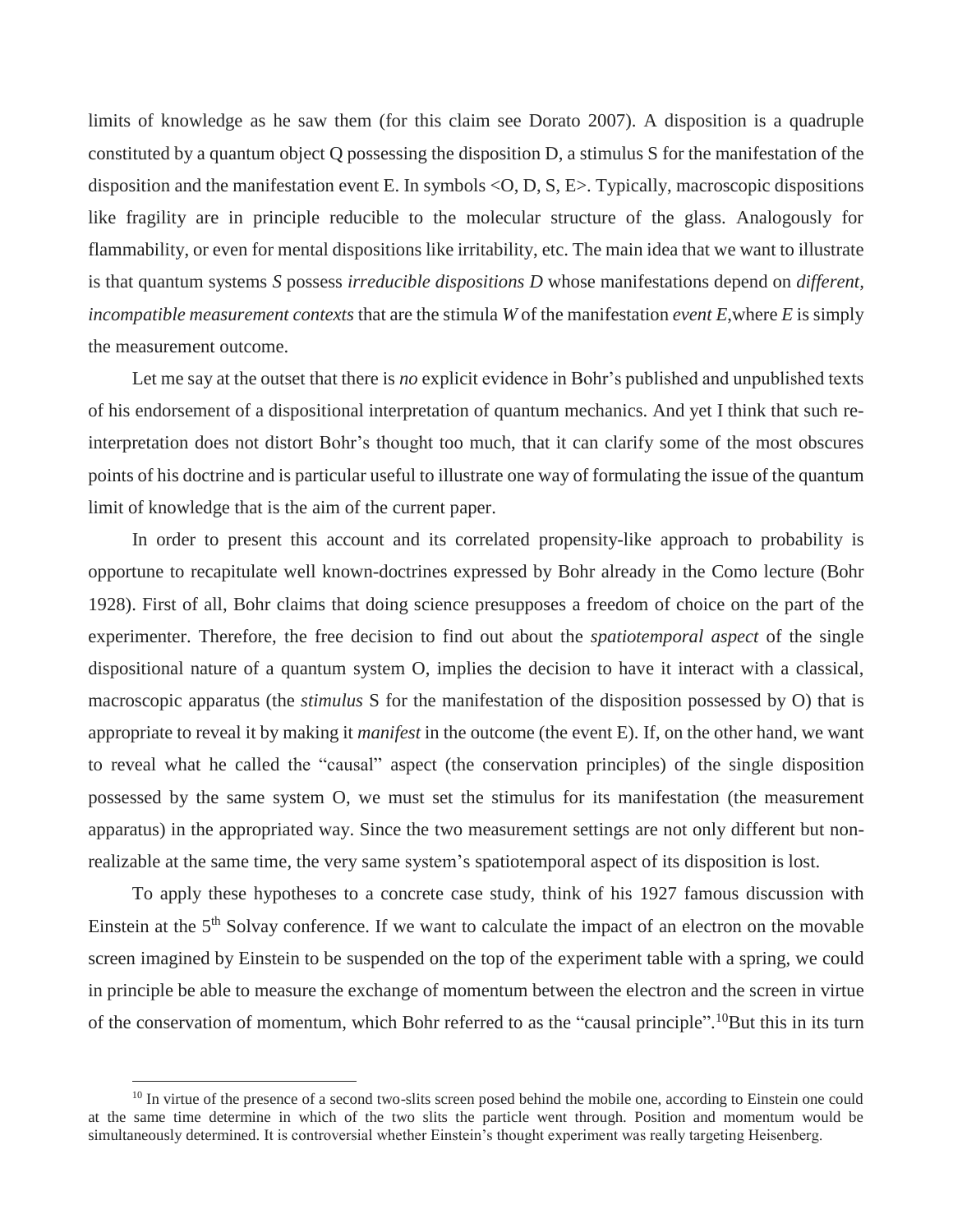requires a very precise measurement of the velocity of the screen and therefore, in virtue of Heisenberg's indeterminacy relations, an indeterminacy about the position of the pointer of the first screen. This indeterminacy that will cause a loss of the interference on the second screen, the typical behavior of waves. Note that in his objection to Einstein's thought experiment, Bohr treats a macroscopic system as being subject to the quantum indeterminacy relations and equates it, with a "contextualist" move, (Zinkernagel 1916), with a quantum system!

To the extent that such relations are an essential mark of the quantum description of reality, Bohr typically referred to classical systems that are *not* subject to the relations for as a necessary condition for the possibility of any quantum measurement. In his response to Einstein's challenge, however, a macroscopic system is untypically regarded as *quantum* (i.e. *not* subject to Heisenberg's relations) depending on the measurement context treated as non-separable from the impacting, "standard" or "real" quantum system (a particle). There is a (weak) sense in which his holism overcomes this difficulty: the complementarity principle tells us that *if* the first screen is solidly attached to the table, the position of the particle going through the slit (the spatiotemporal aspect of the *single* disposition) is manifested and therefore becomes known, but then the exchanged moment cannot be calculated because the corresponding manifestation cannot occur.<sup>11</sup> On the other hand, the presence of the mobile screen is an appropriate stimulus for the manifestation of the momentum of the incoming particle, but the complementary spatiotemporal aspect of the disposition is lost, because we cannot determine in which slit of the second screen the particle has gone through.

As a matter of fact, additional evidence for the appropriateness of our dispositionalist interpretation of Bohr's philosophy can be obtained by discussing the two-slits experiment, which, also according to Feynman contains all the mysteries of quantum mechanics. In Bohr's language, the wave-like behavior of quantum systems depends on the fact that the stimulus of the disposition is such that *both* slits are open (so as to generate interference). The particle-like "aspect" of the system that is revealed after it enters both slits is such that only a small location on a spot of the second screen can be seen, because the second screen used to detect the arrival of the electron (the complementary stimulus for the manifestation of the disposition) is built to localize the wave in a certain point via a nonlocal phenomenon in which a spatially extended way collapses to a point of the screen.

<sup>&</sup>lt;sup>11</sup> For an attentive reconstruction of the important episode in the history of quantum mechanics, see Bacciagaluppi and Valentini (2009).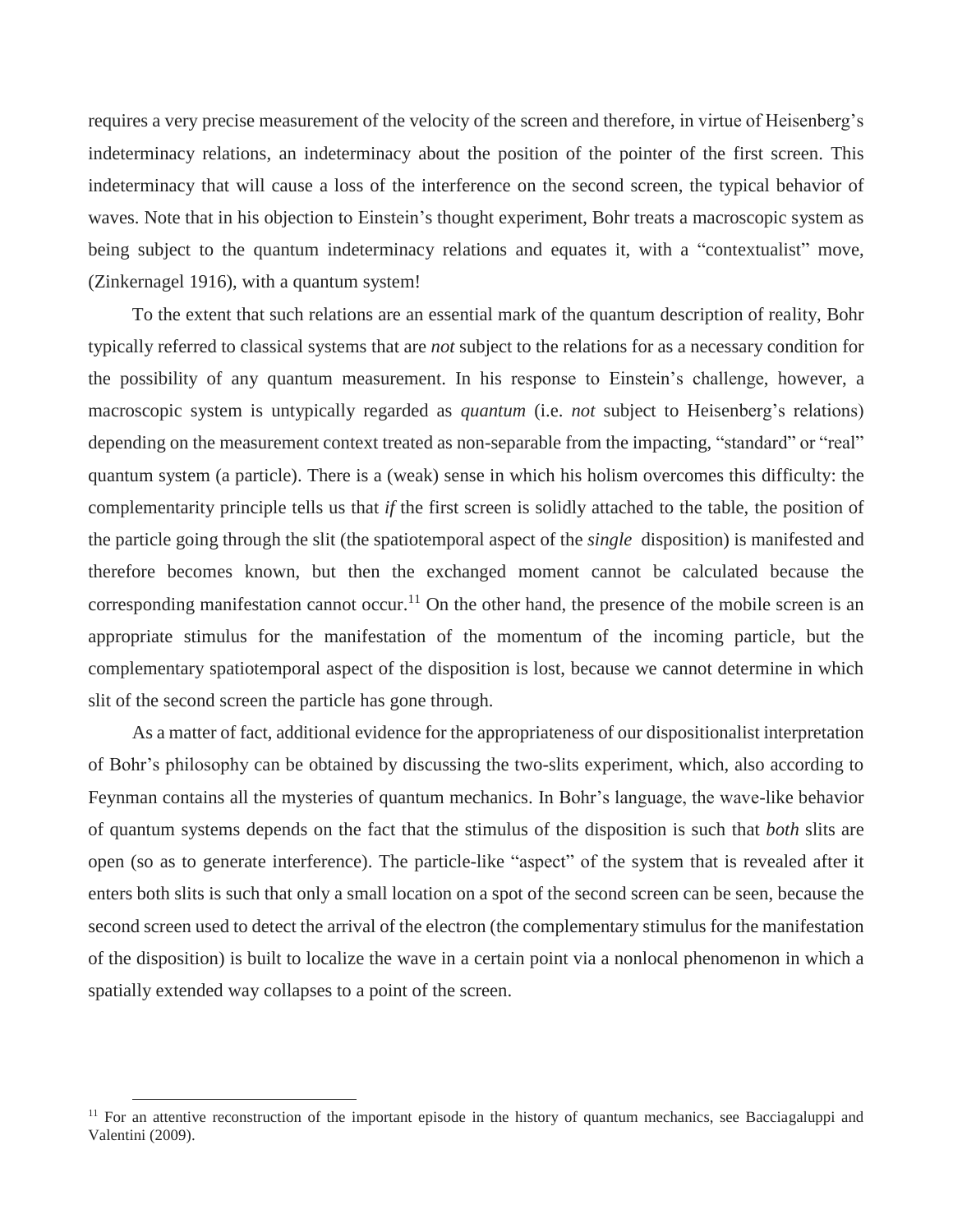The quantum limit of knowledge in the interpretation we are proposing can therefore be redescribed in terms of the impossibility of coming to know at the same time the two manifestations E of the single quantum dispositions within the same holistic measurement context (stimulus). Recall that according to Bohr, two properties are complementary if and only if they are *mutually exclusive* and *jointly exhaustive.*  We say that they are *mutual exclusive* because, by being necessitated to use *one incompatible stimulus* S at the time (measurement context), obtaining one outcome E (one of the two possible manifestations of the disposition) excludes the possibility to come to know at the same time the other possible manifestation of the single, intrinsic disposition possessed by the quantum system. As we know, complementary properties cannot be simultaneously revealed by the *same* experiment, given that any apparatus either selects spatiotemporal features of the quantum properties or keeps track of the exchange of momentum. On the other hand, if we refer to a quantum system *before* measurement, the complementary properties that can be manifested by the disposition of the quantum system must be regarded as *jointly exhaustive*: any attempt at attributing a not-yet measured system only *one* of the two possible manifestation or property would yield an incomplete description*. In fact, we can attribute the unmeasured electron an intrinsic, single disposition that in itself is unknowable but that is capable to manifest incompatible outcomes according to incompatible measuring circumstances.*

In a word, the whole experimental set-up provides the context of manifestation of quantum mechanical properties, that therefore must be conceived as being essentially dispositional. The probabilistic character of the quantum mechanical dispositions renders the language of single cases propensity particularly apt for giving an account of the origin of frequencies when many experiences are repeated. Furthermore, by giving us a chance to reinterpret the relationship between the principle of complementarity of non-commuting observables, the language of dispositions also helps us to make sense of what we find in experimental practice independently of the chosen interpretation of quantum mechanics: what a quantum entity *is* contextually depends not just on what other entities it has interacted with in the past (non-locality), but also on the whole experimental arrangement with which it interacts (quantum holism, which also explain why Bohr invoked classical objects as being subject to the quantum realm).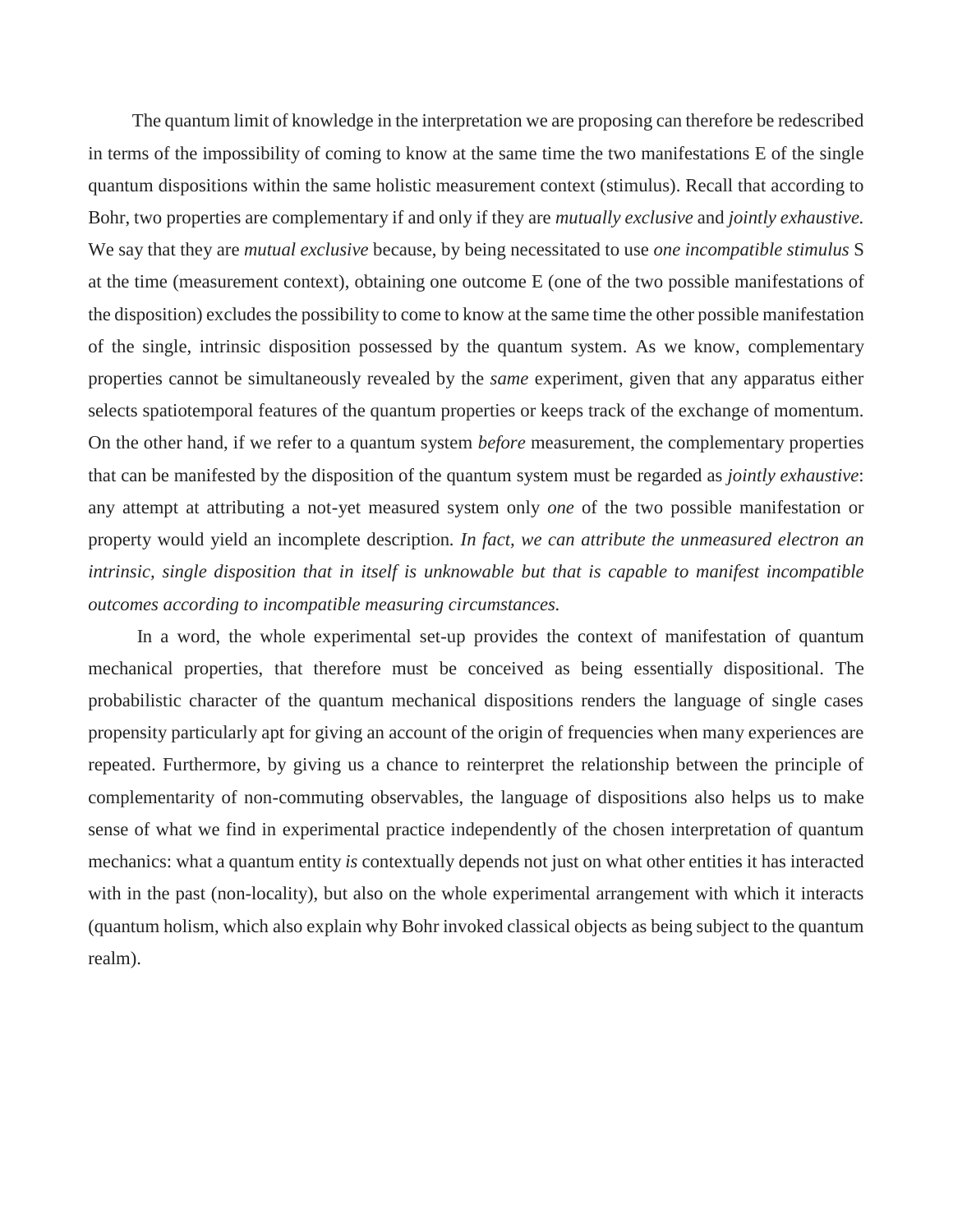# 4 Rovelli's relationism and dispositionalism about quantum mechanics

The theme of the relativization of physical quantities that were previously regarded as absolute goes through the history of physics as a leading thread. With the Galilean principle of relativity, for example, we discovered that the notion of velocity is relative to an arbitrarily chosen inertial frame. Analogously, within special relativity, "space by itself and time by itself, are doomed to fade away like mere shadows and only a kind of union between the two will preserve an independent reality" (Minkowki 1908). <sup>12</sup> However, this process of relativization was accompanied by the search for *invariant* elements, in this case, of relativity the four-dimensional metric. In Rovelli's relational quantum mechanics, the relativization is even more radical as it extends to the *identity of quantum-physical systems*, at least to the extent that (i) the possession of some intrinsic properties is essential to the identity of an object<sup>13</sup> and (ii) no entity can exist if it does not have an intrinsic identity. The identity of objects or physical systems S in the relational quantum world envisaged by Rovelli is therefore purely structural, in a ontic structural realism: <sup>14</sup> post-measurement assertions like "relative to observer *O*, system S has value q" are true only relative to O. For another observer *P*, S could have no definite value until P interacts with O+S, and, as we are about to see, the outcome that P attributes to O+S and therefore to O's observation may differ from q. In the special theory of relativity, on the contrary, the fact that "body B has length L relative to system S" holds for any possible observer and there is in any case the Minkowski metric that plays the role of an invariant element. In relational quantum mechanics, Rovelli seems to have no new absolute quantity to propose, except, perhaps the probability rules (the Born rules) associated to all measurement interactions.

After the necessary qualification that the term "observer" in Rovelli's approach refers to any quantum system whatsoever (not just to conscious beings), it is important to add that the so-called beables (by Bell contrasted to observa-bles) of his interpretation are the outcomes of the interactions between two quantum systems, namely *events*, which are the building blocks of spacetime. Each of these

 $12$  It is more controversial whether in general relativity all kind of motion is relative: Malament (2000) proved a theorem in which rotation has to be considered an intrinsic property.

<sup>&</sup>lt;sup>13</sup> Philosophers also talk about irreducible elements that provide identity to objects (heacceitates) independently of their properties

 $14$  For an overview of the rich literature on ontic structural realism, see French 2014.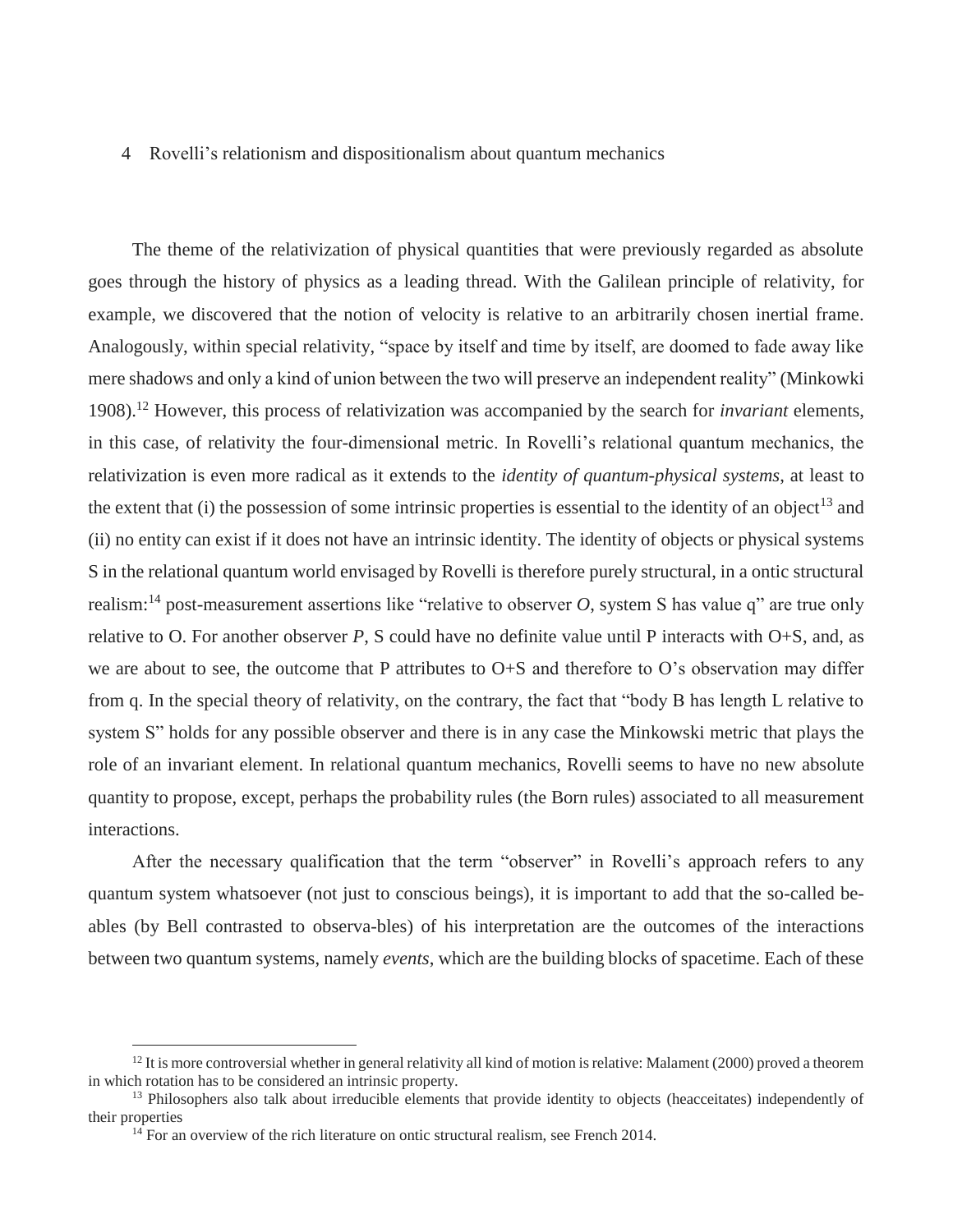events in succession is a local perspective on the rest of the universe, or a local, non-necessarily continuous worldline W whose temporal order cannot be extended to any other systems.<sup>15</sup>

In my previous reconstruction of Rovelli's relational approach (Dorato 2016), I suggested that it is preferable to defend a dispositionalist interpretation of the indeterminacy of any quantum system before a measurement interaction, so that both non-interacting quantum systems S and "observers" O have no intrinsic properties, except dispositional ones. In other words, such systems S have intrinsic dispositions to correlate with other systems/observers *O*, which manifest themselves as the possession of definite properties *q* relative to those *O*s. The real events of the world are the 'realization' (the 'coming to reality', the '*actualization*') of the values  $q, q_0, q_1, \ldots$  in the course of the interaction between physical systems.

Exactly like Wigner, Rovelli reconstructs Von Neumann dualistic evolution by distinguishing between observers that are *internal* to the interaction *S+O* and those that are *external* to it (in the example above, the observer *P*). Wigner's friend *O* inside the room is internal to the interaction with *S* and perceives a definite event as a result of the correlation, while Wigner, that is external to the interaction, consider the system S+O in a superposed state until he correlates with the joint system: "In one word: value assignment in a measurement is not inconsistent with unitary evolution of the apparatus+system ensemble, because value assignment refers to the properties of the system with respect to the apparatus, while the unitary evolution refers to properties with respect to an external system." (Rovelli 1998, 19).

We can now present three possible senses in which Rovelli's relational quantum mechanics poses a in-principle limitation to the our knowledge of the physical world. The first sense is given by Rovelli's identification between the interaction between any two systems and an *exchange of information*. It then follows a priori that no system can have information about itself: "*The unitary evolution does not break down for mysterious physical quantum jumps, due to unknown effects, but simply because O is not giving a full dynamical description of the interaction. O* cannot have a full description of the interaction of *S*  with himself (*O*), because his information is correlation, and there is no meaning in being correlated with oneself. (Rovelli 1997, p. 205, emphasis in original).

The second sense referred to above is even more important from the viewpoint of this paper since in Rovelli's interpretation the limits of knowledge imposed by quantum theory extend not just to the dispositional properties of single, non-measured quantum systems but also to *a temporal succession* of measurement outcomes (events). In other words, the worldlines that are invariant for all observers and that typically constitute the relativistic four-dimensional world according to Rovelli would be described

<sup>&</sup>lt;sup>15</sup> Interestingly, in Rovelli' interpretation this non-extendibility is forbidden not just for relativistic reasons. Stress on the discontinuous character of Rovelli's ontology is defended in Laudisa and Rovelli (2019).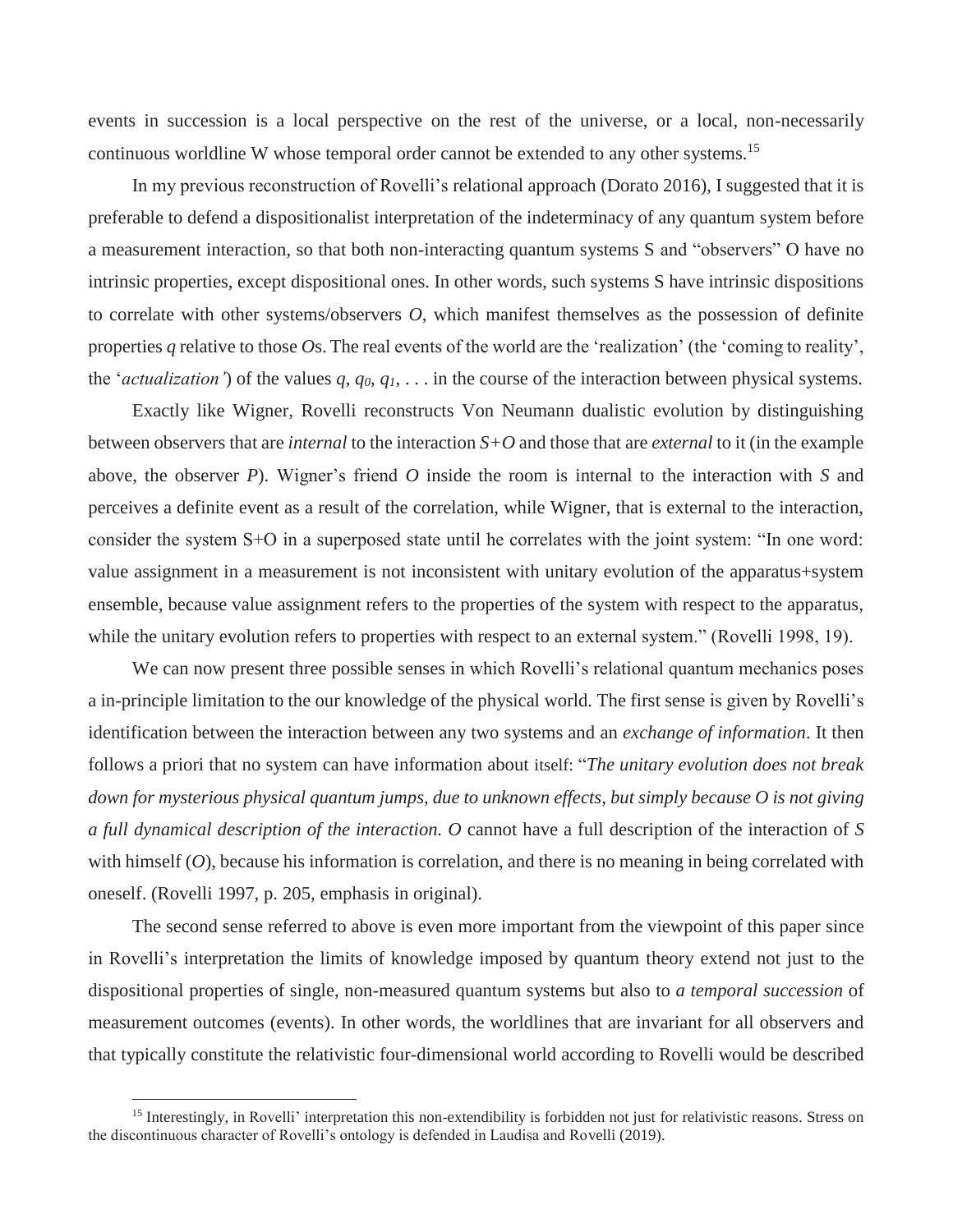differently by different observers: "in quantum mechanics different observers may give different accounts of the same sequence of events" (Rovelli 1996, p. 4). However, how can sequences of events retain their identity if the outcomes that different observers measure *are* events and events have identities that depend on the interaction with different observers? Doesn't it follow that in relational quantum mechanics not even the sequence of events is objectively knowable since it is not invariant across different observers?

The following example, discussed by Brown, will help to shed some light on this difficult case. With obvious notation, suppose that at time  $t_1$  the state of the quantum system  $S$  is in the superposition:

$$
|\Psi_s\rangle = \alpha |\uparrow\rangle_s + \beta |\downarrow\rangle_s, \qquad \text{with } |\alpha|^2 + |\beta|^2 = 1 \tag{1}
$$

Suppose that at time t<sub>2</sub> O measures S and that, relative to her (or it), the outcome is  $|\uparrow\rangle_s$ 

According to the relational interpretation, the state of *S* for *O* evolves from  $|ready\rangle_o|\Psi\rangle_s$  at time t<sub>1</sub> to  $\Psi$ <sub>*s*<sub>*SiQ</sub>* =  $|\uparrow\rangle$ <sub>*S*</sub> at time t<sub>2</sub>. The index *S/O* expresses the fact that the outcome "spin up" revealed by the</sub></sub> interaction between the system S and the observer O is relative to the latter. Given the linearity of the evolution of the Ψ function, according to another observer  $P$  who at time t<sub>2</sub> has not yet interacted with *S+O*, the two systems *S+O* at time  $t_2$  are still superposed, so that relative to *P*at time  $t_2$  we have

$$
|\psi\rangle_{SO/P} = \alpha |up\rangle_{O} | \uparrow\rangle_{S} + \beta |\text{down}\rangle_{O} | \downarrow\rangle_{S}. \tag{2}
$$

Let us quote Brown in full: "the probability that *P* will find the state at [a later time]  $t_3$  to be  $|up>o|$  |↑ .... is  $|\alpha|^2$ , and the probability of  $|down>o|$   $\gg$  is  $|\beta|^2$ . So, as von Neumann taught us, the *probabilities* agree. But notice: if we are to take relational quantum mechanics seriously, *nothing* said so far prevents it from being the case that *P* finds  $|down>o|$   $\downarrow>_S$  at  $t^3$ , and thus *S* being spin-down for P, even though *S* was spin-up for O!" (Brown 2009, p. 690).

Is this a contradiction? The sequence of events: '*O* ready to measure *S* (1) at *t1*, then '*S* finds spin up at t<sub>2</sub>', then 'P finds that S found spin down at t<sub>3</sub>' is different from the sequence that began with *O* ready to measure and then led to the observation that according to *S* is spin down, because *the correlation between S and O is described differently from O and P*. It is this correlation that is the objective selfsame ' meta-event' generating non-invariant measurement events when systems and observers interact. By distinguishing between processes of correlations *P* from processes of the outcomes of these correlation the temporal evolution remains objective at the metalevel and does not conflict with the constraints of relativity, despite the discontinuous character of the worldline interactions.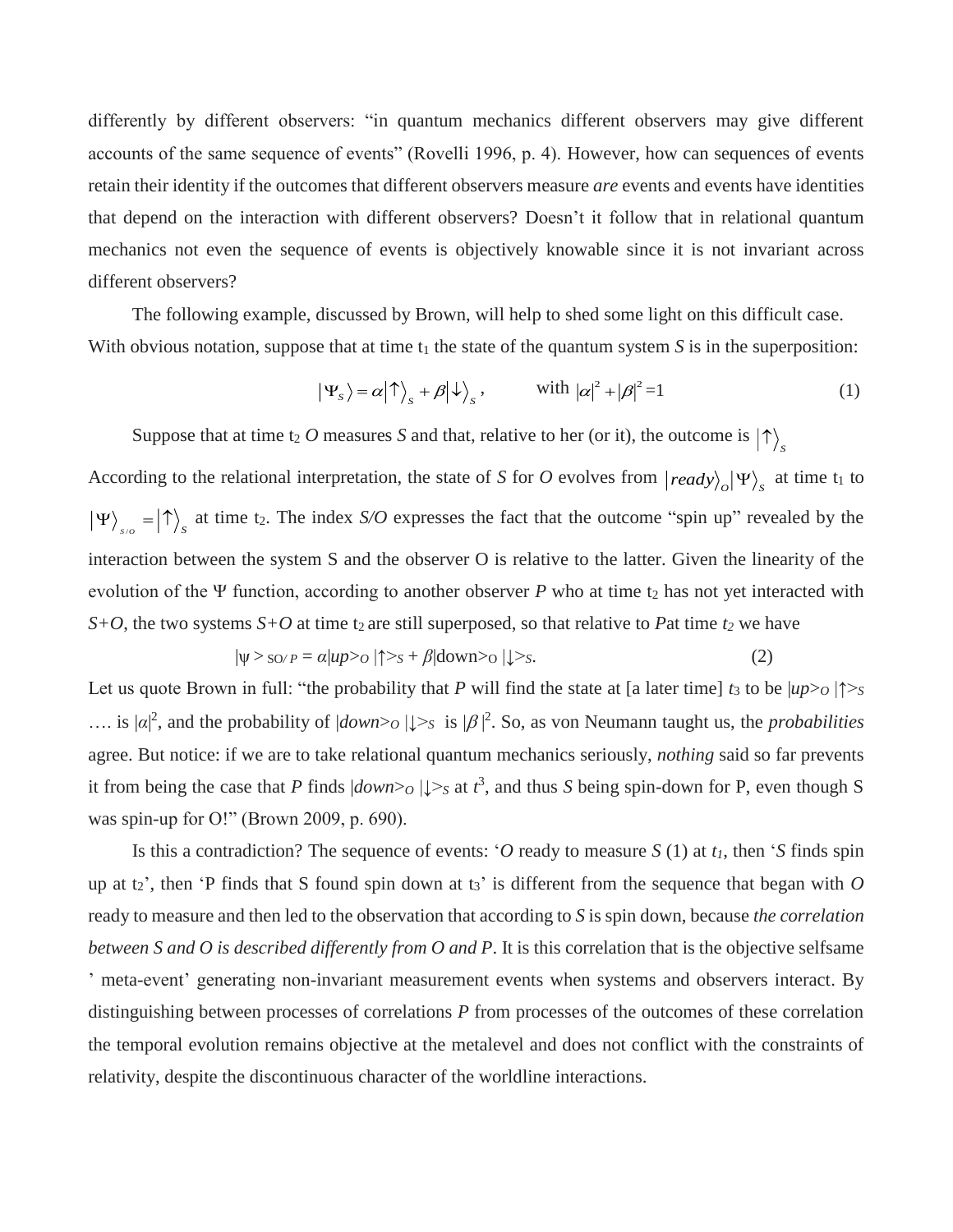The third of the senses mentioned above shows how Rovelli' relationism shows important similarities with Everettian quantum mechanics whenever an observer is the target of an another observer. For simplicity suppose that I am *O* and you are *P*. For me *S* has spin up and I *observed* that *S* has spin un, for you, after reduction of (2), *my* interaction with *S* resulted in spin down and I observed spin down. However, this relativization won't do: how can I observe that *S* has spin up (for me) and at the same time observe that it has spin down (relative to you?). Our observations cannot be relativized! Can I observe and not observe that the same system *S* has spin up and not spin up? In order to avoid the contradiction some sort of Everettian quantum mechanics is called for, in such a way that relative to a state of the system, I observe that *S*'s spin is up and you observe that I observe that spin is up while relative to the other state of the system I observe that the spin is down and you observe that I observe that spin is down. Coherence is then reestablished.

The reader can establish by herself the cogency of this claim by reading the following long quotation: "There does not, in general, exist anything like a single state for one subsystem of a composite system. Subsystems do not possess states that are independent of the states of the remainder of the system, so that the subsystem states are generally correlated with one another. One can arbitrarily choose a state for one subsystem, and be led to the relative state for the remainder. Thus we are faced with a fundamental relativity of states, which is implied by the formalism of composite systems. It is meaningless to ask the absolute state of a subsystem—one can only ask the state relative to a given state of the remainder of the subsystem. (Everett 1956, 103; 1957, 180).

## 5 Rovelli's relational quantum mechanics and the universal state function

In sum, in relational quantum mechanics there are no absolute states with definite properties. However, if such states ought to be interpreted as suggested above as being irreducibly dispositional, ontologically there must be a purely dispositional, quantum state of the universe, so that quantum cosmology is a legitimate enterprise. From an epistemological point of view, however, quantum cosmology requires that one studies large segments of the universe *in relation to other segments*. Recall that in relational quantum mechanics there is no fact of the matter about whether two different observers *O* and *P* get the same result out of an interaction with the system *S*, since this is a question about their absolute states.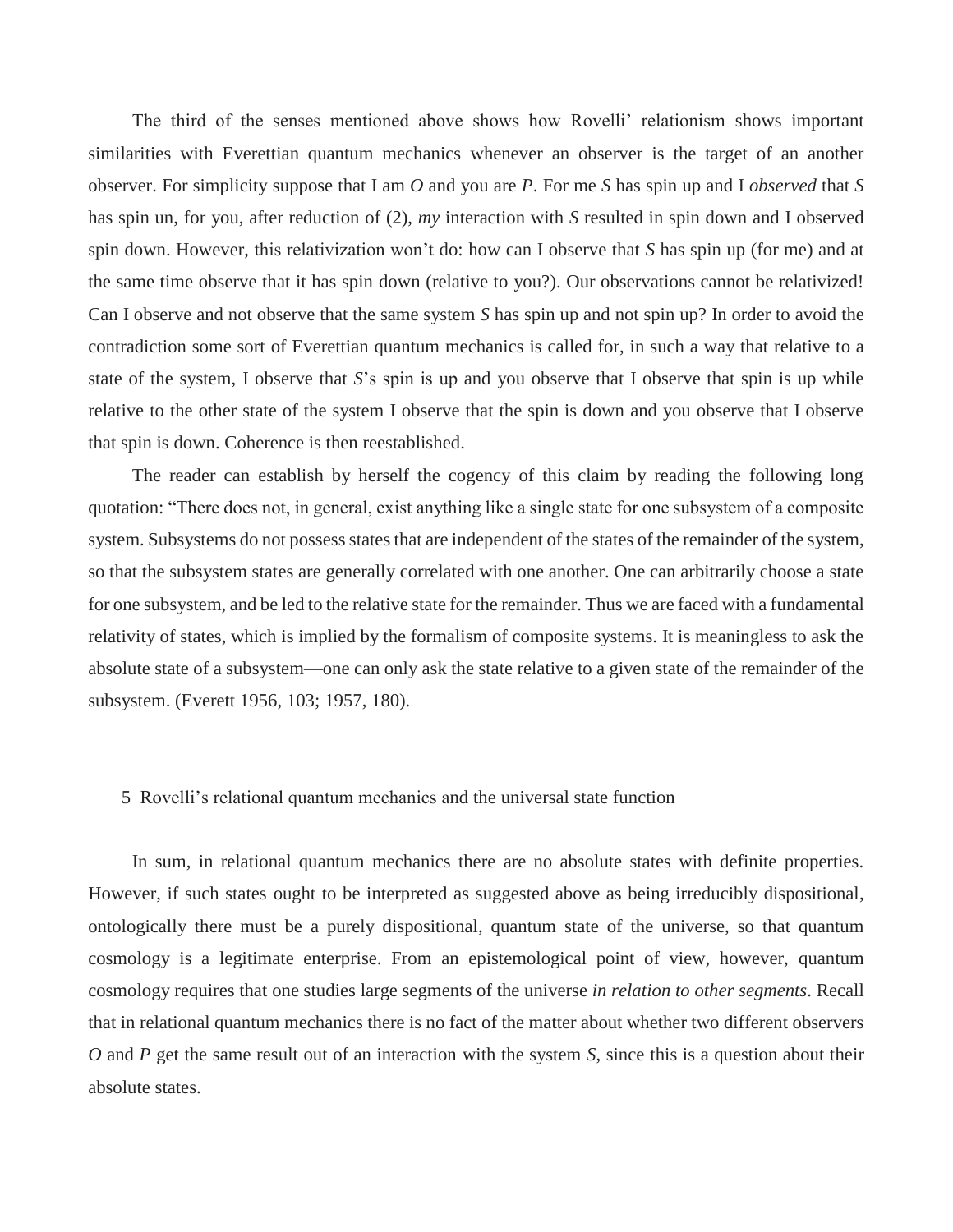It follows that if *S* is the whole universe, then, qua isolated system, also S is an absolute system with potentially infinite, purely dispositional properties that, lacking any external stimulus, cannot be manifested. Nothing can interact with the quantum universe *S* in principle, for there is no external observer. Consequently, the quantum universe S can be only *partially known* by interacting with parts of it *from within*, namely by dividing it into two parts, one of which, the observer *O*, must be contained in *S*. If the quantum universe can be described only from within, we must somehow consider all the possible compatible perspectives about it, each of which depends on a cut of the universe into two parts, a system and an observer and the way the exchange information. The consequence of this is of momentous importance: *Rovelli's relational approach to quantum mechanics entails that the quantum state of the universe cannot be know!* Another, more dramatic instance of the impossibility of self-measurement of a quantum system!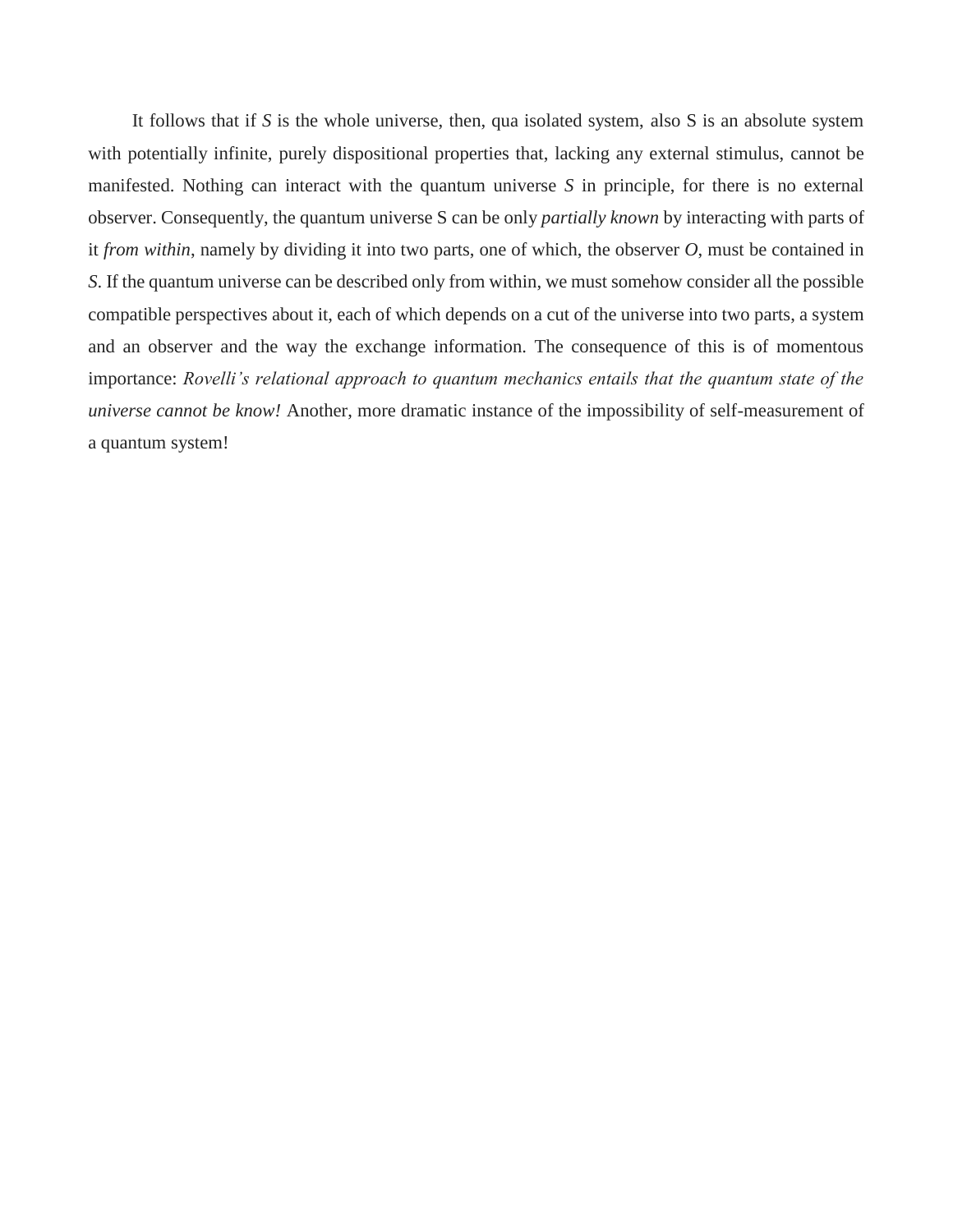### References

Allori V. and Zanghì N. (2005), "Un viaggio nel mondo quantistico", in Allori V., Laudisa F. and Zanghì (eds.) *La natura delle cose.* Roma, Carocci, pp.229-390.

Bell, John S., 1964, "On the Einstein-Podolsky-Rosen Paradox", *Physics*, 1(3): 195–200

- Beller, Mara, and Arthur Fine. 1994. "Bohr's Response to EPR." In *Niels Bohr and Contemporary Philosophy*: *Boston Studies in the Philosophy of Science, Vol. 153*. Edited by Jan Faye and Henry Folse, 1-31. Berlin: Springer.
- Bohr, Niels (1928), "The Quantum Postulate and the recent Development of atomic theory", Nature, 121 Supp. 1928
- Bohr, Niels (1935), Can quantum mechanics descriptions of physical reality be considered complete? in Physical Review, 48, 696-702
- Bohr, Niels. 1949. "Discussion with Einstein on epistemological problems in atomic physics." In *Albert Einstein: Philosopher−Scientist.* Edited by Paul A. Schilpp, 200−41. Evanston: The Library of Living Philosophers., Reprinted in N. Bohr. 1958. *Atomic Physics and Human Knowledge,* 32-66.
- Breuer, T., 1993, "The impossibility of accurate state self-measurements", *Philosophy of Science*, 62: 197-214.
- Brown M. (2009) "Relational quantum mechanics and the determinacy problem", in *Brit. J. Phil. Sci.* **6**, 679–695.
- Clifton R. and Pagonis C. (1995), 'Unremarkable Contextualism: Dispositions in the Bohm theory', *Foundations of Physics*, 25, 2 (1995): 283.
- Cushing, James (1994), *Quantum Mechanics: Historical Contingency and the Copenhagen Hegemony*, Chicago University Press.
- Dalla Chiara M. (1977), Logical self-reference: set theoretical paradoxes and the measurement problem in quantum mechanics, *Journal of Philosophical Logic*, 6, pp. 331-347.
- Dorato, M. (2007). "Dispositions, relational properties and the quantum world." In *Dispositions and Causal Powers*, edited by Max Kistler and Bruno Gnassonou , 249-270. Oldercroft: Ashgate.
- Dorato M. (2016), "Rovelli's Relational Quantum Mechanics, Anti-Monism, and Quantum Becoming", in *The Metaphysics of Relations*, Anna Marmodoro and David Yates (eds.), Oxford: Oxford University Press, 235–262doi:10.1093/acprof:oso/9780198735878.003.0014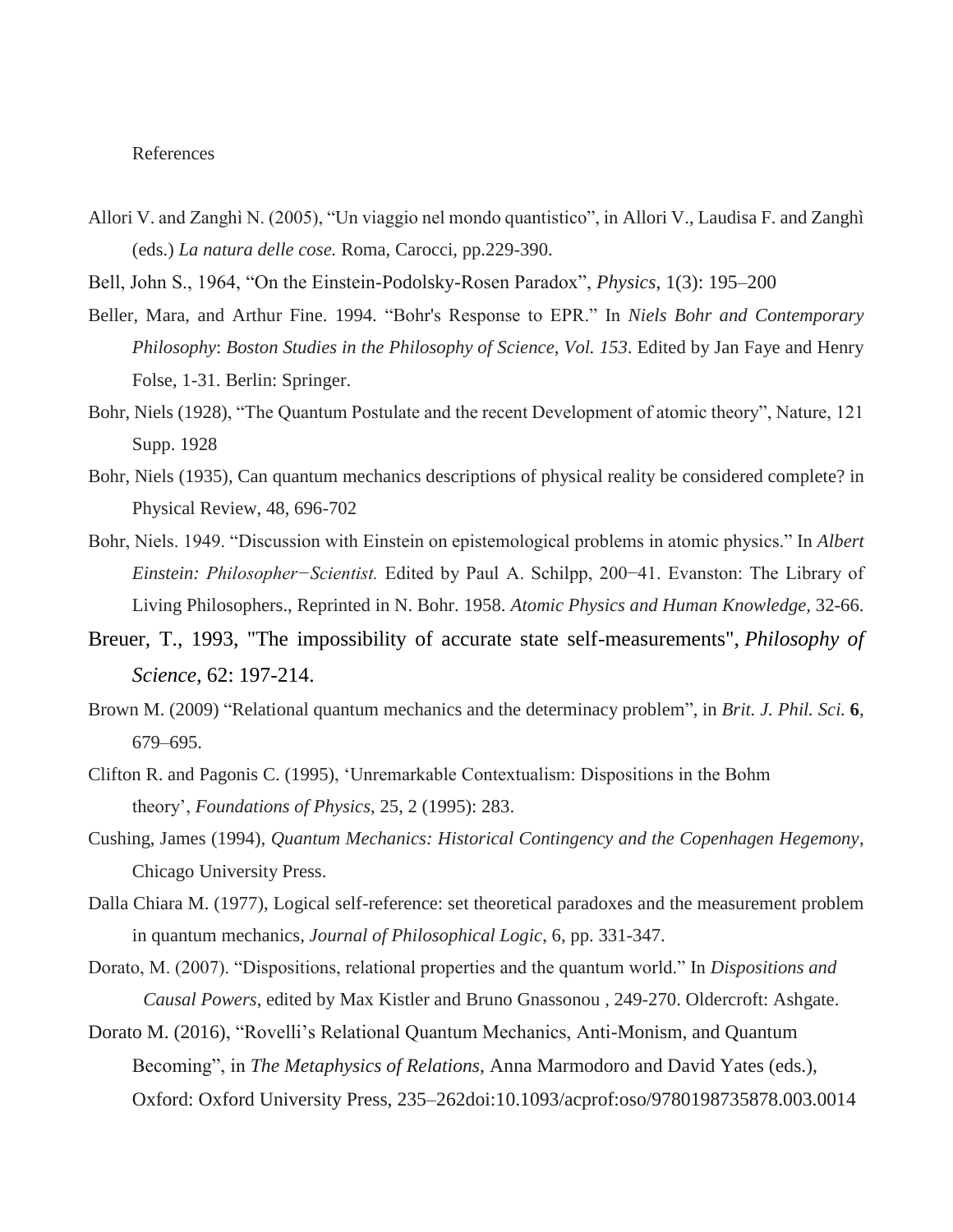- Everett, H., 1956, "The Theory of the Universal Wave Function". First printed in DeWitt and Graham (1973), 3–140. Reprinted as cited here in Barrett and Byrne (2012) 72–172.
- Everett H. (1957), "Relative state formulation of quantum mechanics", in Barrett, J. and P. Byrne (eds.), 2012, *The Everett Interpretation of Quantum Mechanics: Collected Works 1955–1980 with Commentary*, Princeton: Princeton University Press. Bell, J. S., 1966, "On the Problem of Hidden Variables in Quantum Mechanics", *Review of Modern Physics*, 38: 447–52.
- Forman, P. (1984), "Kausalität, Anschaulichkeit, and Individualität, or How Cultural Values Prescribed the Character and Lessons Ascribed to Quantum Mechanics," in *Society and Knowledge*, eds. Nico Stehr and Volker Meja. Transaction Books, 1984: pp 333-347.
- French, Steven (2014), *The Structure of the World*, *Metaphysics and Representation.* OUP, Oxford.
- Ghirardi G.C. (1985) *Sneaking a look at God's cards* Princeton University Press, Princeton, transl from *Un'occhiata alle carte di Dio*, Milano 1981
- Gleason, Andrew M., 1957, "Measures on the Closed Subspaces of a Hilbert Space", *Indian University Mathematics Journal*, 6(4): 885–893. doi:10.1512/iumj.1957.6.56050.
- Goldstein, Sheldon, "Bohmian Mechanics", *The Stanford Encyclopedia of Philosophy* (Summer 2017 Edition), Edward N. Zalta (ed.), URL = <https://plato.stanford.edu/archives/sum2017/entries/qmbohm/>.
- Hawking S. (1981), "Is the end in sight for theoretical physics?", *Physics Bulletin*, Volume 32, Number 1, p.15-17.
- Howard, Don. 1997. "A Peek behind the Veil of Maya." In *The Cosmos of Science.* Edited by John Earman and John Norton, 87-152. Pittsburgh: University of Pittsburgh Press..
- Howard, Don 1994 "What Makes a Classical Concept Classical? Toward a Reconstruction of Niels Bohr's Philosophy of Physics", in *Niels Bohr and Contemporary Philosophy: Boston Studies in the Philosophy of Science 158.* Edited by Jan Faye and Henry Folse, 201–229., Dordrecht: Kluwer Academic.
- Howard, Don (2004) Who invented the "Copenhagen Interpretation?" A study in mythology" *Philosophy of Science,* 71, pp.669-682.
- Hughes R. (1989), *The Structure and Interpretation of Quantum mechanics*. Harvard University Press.
- Isham C. (1995), *Lectures on Quantum Theory*, Imperial College Press, London.
- Kochen, S. Specher E. (1967), "The problem of hidden variables in quantum mechanics", *Journal of Mathematics and Mechanics*, 17, pp. 59-87.